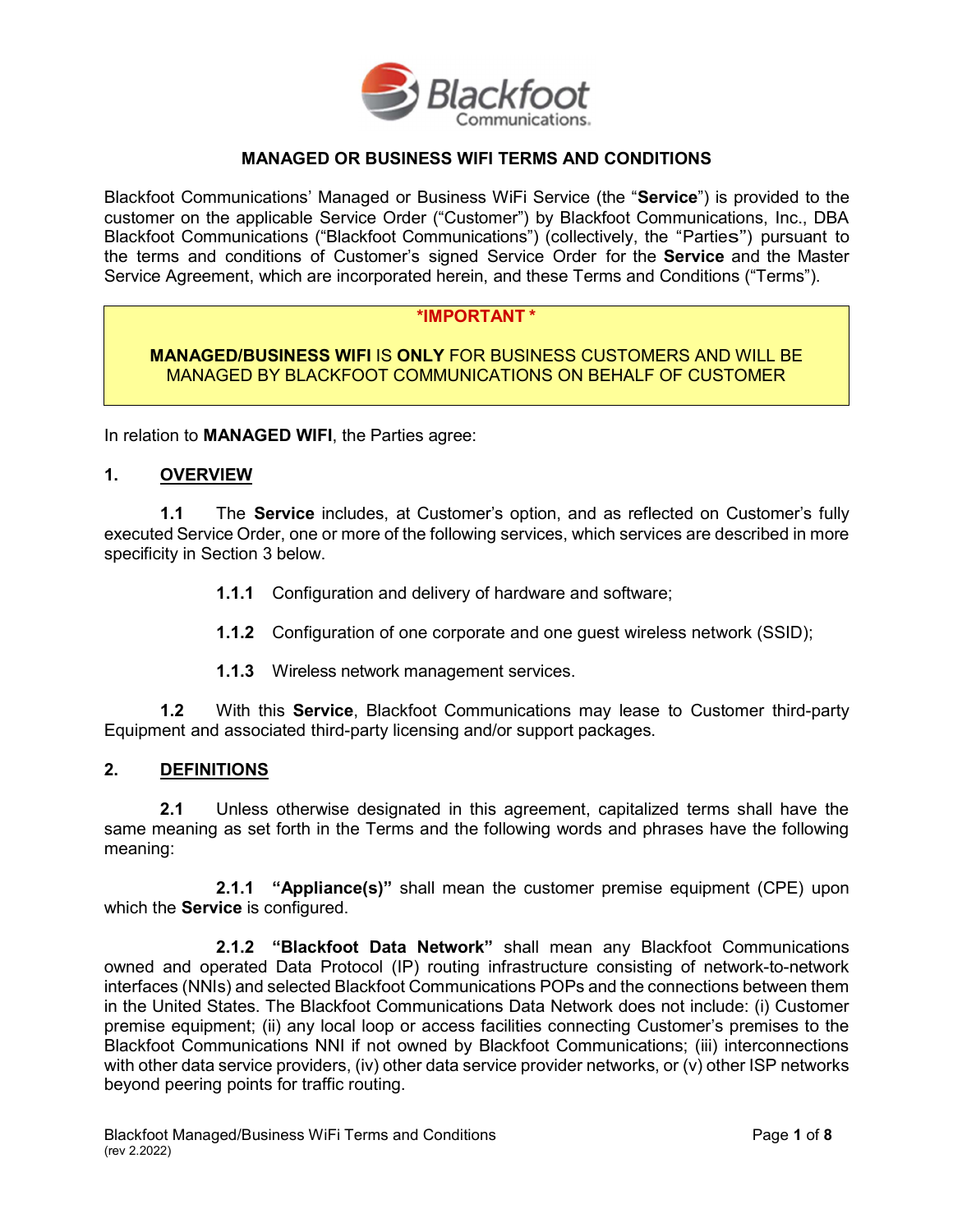

2.1.3 "Manage(s)(d)(ment)" shall mean Blackfoot Communications installs, configures and supports Customer hardware and software, pursuant to these Terms.

2.1.4 "Master Service Agreement" shall mean the Master Service Agreement attached to Customer's signed Service Order or if Customer orders the Service using Blackfoot Communications' online order process, then the Master Service Agreement located on Blackfoot Communication's website at http://www.blackfootcommunications.com/service-agreements/.

2.1.5 "Near-net" shall mean a near-net third-party circuit (e.g. a circuit that is not owned by Blackfoot Communications) that is connected to Blackfoot Communications' Data Network at a peering point.

2.1.6 "Off-net" shall mean an off-net third-party circuit that does not connect directly to Blackfoot Communications' Data Network.

> 2.1.7 "On-net" shall mean an on-net circuit is on Blackfoot Communications' Data Network.

2.1.8 "QoS (Quality of Service)" shall mean the prioritization of certain types of Customer's network traffic over Customer's other network traffic to increase performance at Customer's request. QoS includes managing the delay, delay variation (jitter), bandwidth, and packet loss parameters on a network to optimize network performance for Customer.

**2.1.9** "Service Order" shall mean, as applicable, the Service Quote for the Service signed (a) physically by Customer along with the Master Service Agreement that accompanies it and the applicable exhibits and documents referenced therein, or (b) electronically by Customer using Blackfoot Communications' online order process along with Blackfoot Communications' then-existing Master Service Agreement located on Blackfoot Communications' website at http://www.blackfootcommunications.com/service-agreements/ and the applicable exhibits and documents referenced therein

2.1.10 "Term" shall mean the duration of the Parties' agreement related to the Service, as reflected on Customer's Service Order related to the Service.

2.1.11 "Vendor(s)" shall mean Blackfoot Communications' then-existing supported vendor(s) associated with the Service.

2.1.12 "WAN (Wide Area Network)" shall mean a telecommunications network that extends over a large geographic distance and that interconnects multiple local area networks.

### 3. SERVICE DESCRIPTION

**3.1 Managed WiFi.** Customers that order the **Service** shall receive the following services:

# 3.1.1 Service assessment, specification, configuration and installation.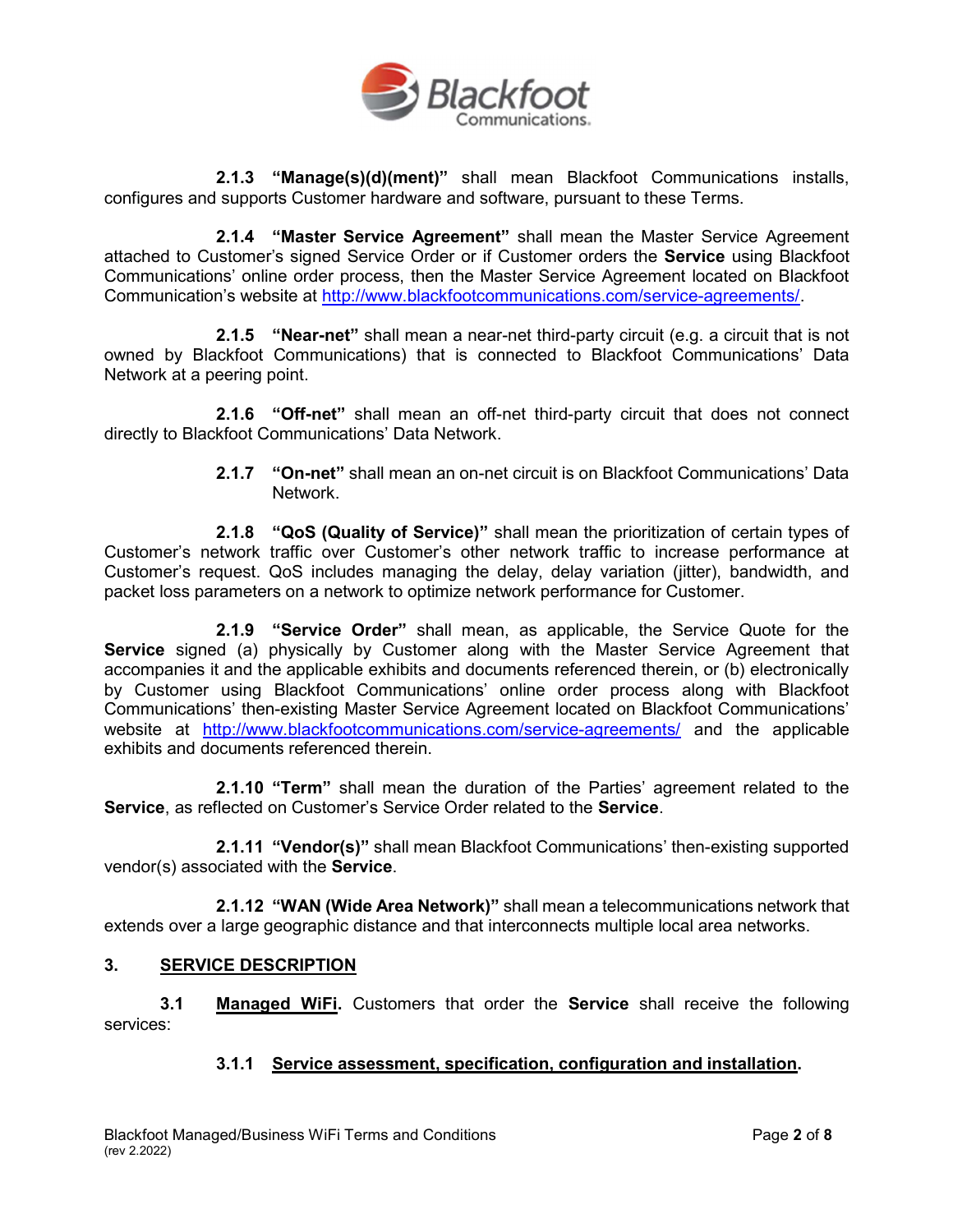

**3.1.1.1** Before any equipment is delivered to Customer and before the Installation Date, Customer must complete and provide Blackfoot Communications a complete PQE (Pre-Qualification Engineering) form, which form provides all of Customer's configuration requirements.

**3.1.1.2** Configuration and policy settings for the **Service** on the PQE form, as selected by Customer, will be performed by Blackfoot Communications, unless agreed otherwise in a writing signed by the Parties.

3.1.1.3 Customer completes physical installation of Appliance.

3.1.1.4 Blackfoot Communications will perform the configuration remotely. All Appliances will require remote configuration.

## 3.2 Administration and Support

3.2.1 Blackfoot Communications will acknowledge receipt of the Customer's policy change request (i) immediately if the Customer's request is made via phone, and (ii) within four (4) business hours of receipt if the request is made by email during normal Blackfoot Communications' normal business hours (e . g . 8am-5pm MST). This guarantee is only available for policy change requests submitted by a Customer's IT contact who is identified on the Authorized on Account (AOA) form Customer executes and delivers to Blackfoot Communications.

3.2.2 To obtain support Customer may (i) call Blackfoot Business Technical Support directly at 406-541-5074 and, as backup, may call Blackfoot's main switchboard at 866- 541-5000 (Customer should request Business Technical Support), or (ii) may email Blackfoot Business Technical Support at tac@blackfoot.com.

**3.2.3** Included with the **Service** is one (1) change event per month whether it be a single change or a group of multiple requested configuration changes at the same time u p to a maximum of one (1) hour of labor time. Labor time in excess of one (1) hour will be billed at Blackfoot Communications' then-existing hourly rates. Except as provided in §3.3.4 below, Blackfoot Communications will make the changes during Blackfoot Communications' normal business hours.

### 3.3 Troubleshooting and Resolution

3.3.1 No network downtime is considered to have occurred if one or more circuits at the affected service site is able to transmit and receive data.

3.3.2 Includes troubleshooting and resolution of issues on Blackfoot Communications' Data Network (as opposed to issues on an Off-net circuit) during Blackfoot Communications' normal business hours. Blackfoot Communications will endeavor to address and resolve issues within a 24-hour period during Blackfoot Communications' normal business week. Some requests are more complex, and the completion timeframe depends upon the scope of the changes and the Customers' requirements for service windows.

3.3.3 Emergency change requests: Blackfoot Communications will prioritize Customer emergency change requests over routine change requests when requests are made via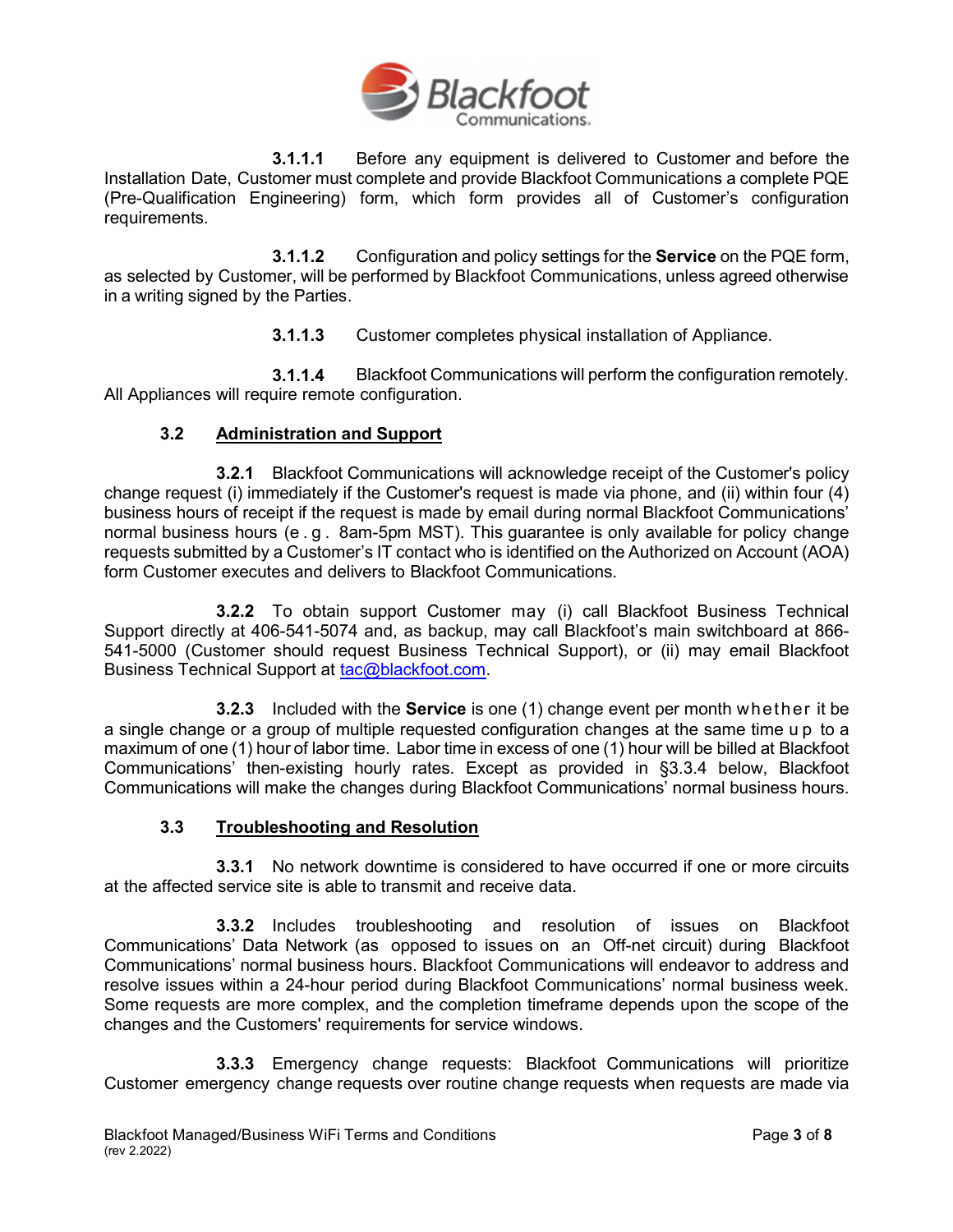

the designated Blackfoot Communications telephone contacts noted above in §3.2.3. An emergency change request is a request related to a network outage or security breach, and not a routine change request. Blackfoot Communications' prioritization of Customer's emergency change requests is only available for requests submitted by a valid Customer contact as identified on the Customer's AOA form.

3.3.4 After-hours support: Support is available to Customer at Blackfoot Communications' then-existing after-hours support rates, subject to a minimum charge for 2 hours of technician time (a 2 hours minimum is required for an on-call technician to establish a secure computer log in, review network monitoring information, make an assessment, contact Customer, and complete resolution in consultation with the Customer.)

# 3.4 Software Upgrades

3.4.1 Not all Vendor software updates are routinely applied.

3.4.2 At least one (1) time per year Customer acknowledges, understands, and agrees Blackfoot Communications will check for an Appliance operating system (OS) upgrade to the Vendor- recommended version and apply the upgrade if a newer "Safe Harbor" or equivalent version is needed, as defined by Vendor.

## 3.5 Configuration Backup And Recovery

**3.5.1** In case of hardware failure, or a lost or corrupted configuration, Blackfoot Communications treats the issue as a high priority and endeavors to work promptly with Customer and the applicable Vendor to address the issue. The third-party Equipment leased to Customer shall be replaced or repaired, if at all, pursuant to the warranty terms and conditions of the Vendor that sold such equipment to Blackfoot Communications. If Customer requests to have such thirdparty Equipment repaired or replaced during the 12 months preceding the end of the Term, then before Blackfoot Communications is obligated to repair or replace that equipment (assuming it is required under Vendor's warranty) Customer must sign a new Service Order for the **Service** with a minimum term of thirty-six (36) months.

3.5.2 Blackfoot Communications will replace the third-party Equipment leased to Customer that is lost stolen or damaged where replacement is not covered under Vendor's warranty in which case Blackfoot Communications will charge Customer, and Customer agrees to pay, a replacement fee, which replacement fee will be the lesser of (i) \$500, and (ii) twenty-five percent (25%) of the sum of the remaining monthly recurring charges in the Term for the **Service**.

3.5.3 The after-hours support rules in §3.3.4 above apply here as well.

# 4. CUSTOMER REQUIREMENTS

4.1 Customer agrees to perform the following obligations and acknowledges and agrees Blackfoot Communications' ability to perform its obligations, and its liability under the applicable service guarantees (" Service Guarantees") in Blackfoot Communications' Service Level Agreement (the "SLA") posted on Blackfoot Communications' website at http://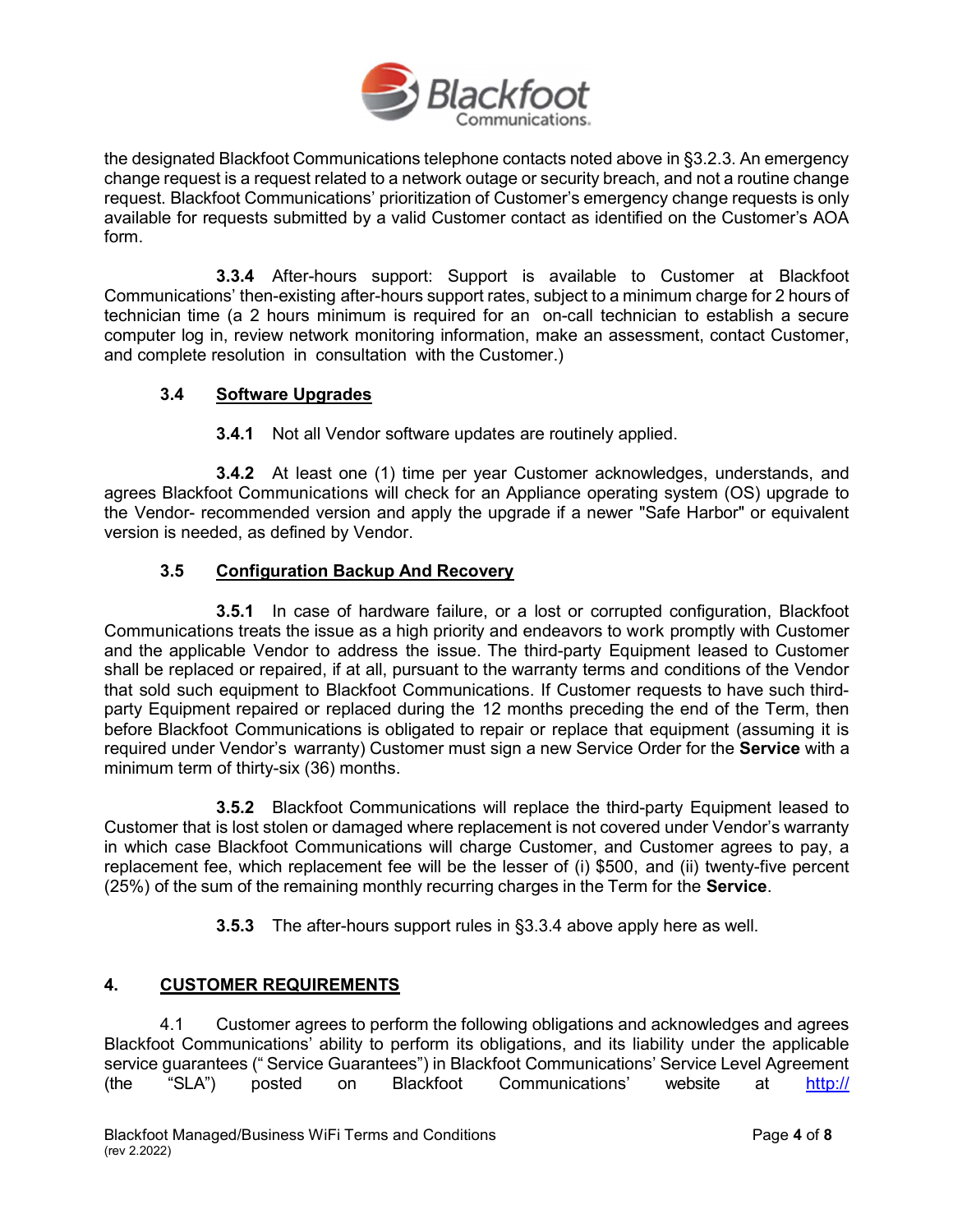

www.blackfootcommunications.com/service-agreements/, which SLA is incorporated herein by this reference, are dependent upon Customer's compliance with Customer's contractual obligations and the following:

4.1.1 Operating Environment: Customer shall provide a secure physical space sufficient to operate Appliances and circuits.

4.1.2 Power: Customer shall provide power (at least 120v); including universal power supply (UPS).

4.1.3 Point of Contact: Customer shall provide Blackfoot Communications with the name and contact information of the point of contact (POC) for installation, service activation, notices for Service interruptions, and any maintenance activities.

4.1.4 Connectivity: Customer must have 'on-net' Blackfoot Internet service. Customer will provide access to Customer-premises and relevant Appliance(s) necessary for Blackfoot Communications to manage and monitor the Service. Additionally, Customer shall immediately communicate to Blackfoot Communications any network or system changes that could impact the **Service** via the process in §3.2.3 above. Service activation may require device downtime.

## 5. ADDITIONAL RULES, REGULATIONS, TERMS AND CONDITIONS

5.1 Secure Access. Blackfoot Communications' technicians remotely access Customer's managed devices through a secure (encrypted) and restricted connection. Blackfoot Communications shall have, and Customer hereby grants Blackfoot Communications, root access to Customer's Appliance(s) managed hereunder during the Term.

5.2 Vendor Support Agreements. By signing below, Customer authorizes Blackfoot Communications to purchase on behalf of Customer, Vendor support contracts for the duration of the Term. To enable Blackfoot Communications to fulfill its obligations relating to this Service, Customer shall provide Blackfoot Communications with exclusive access to the Vendor support account.

5.3 Transferrable Management. When Customer's contract with Blackfoot Communications relating to this Service expires or is terminated, Blackfoot Communications will leave intact the configuration on the Customer-owned device(s), but remove (1) Blackfoot Communications' credentials for access to the Customer-owned device(s) and (2) Blackfoot Communications' proprietary configuration (e.g., Blackfoot Communications' proprietary configuration would include but not be limited to passwords, logging to external servers, and any configuration that Blackfoot Communications has developed in-house that other providers do not offer). The **Service** does not include assistance in migrating Customer to another service provider.

5.4 Appliance Replacements and Upgrades. Includes configuration time applied by Blackfoot Communications to new and replacement Customer Appliances of the same Vendor family that Blackfoot Communications supports.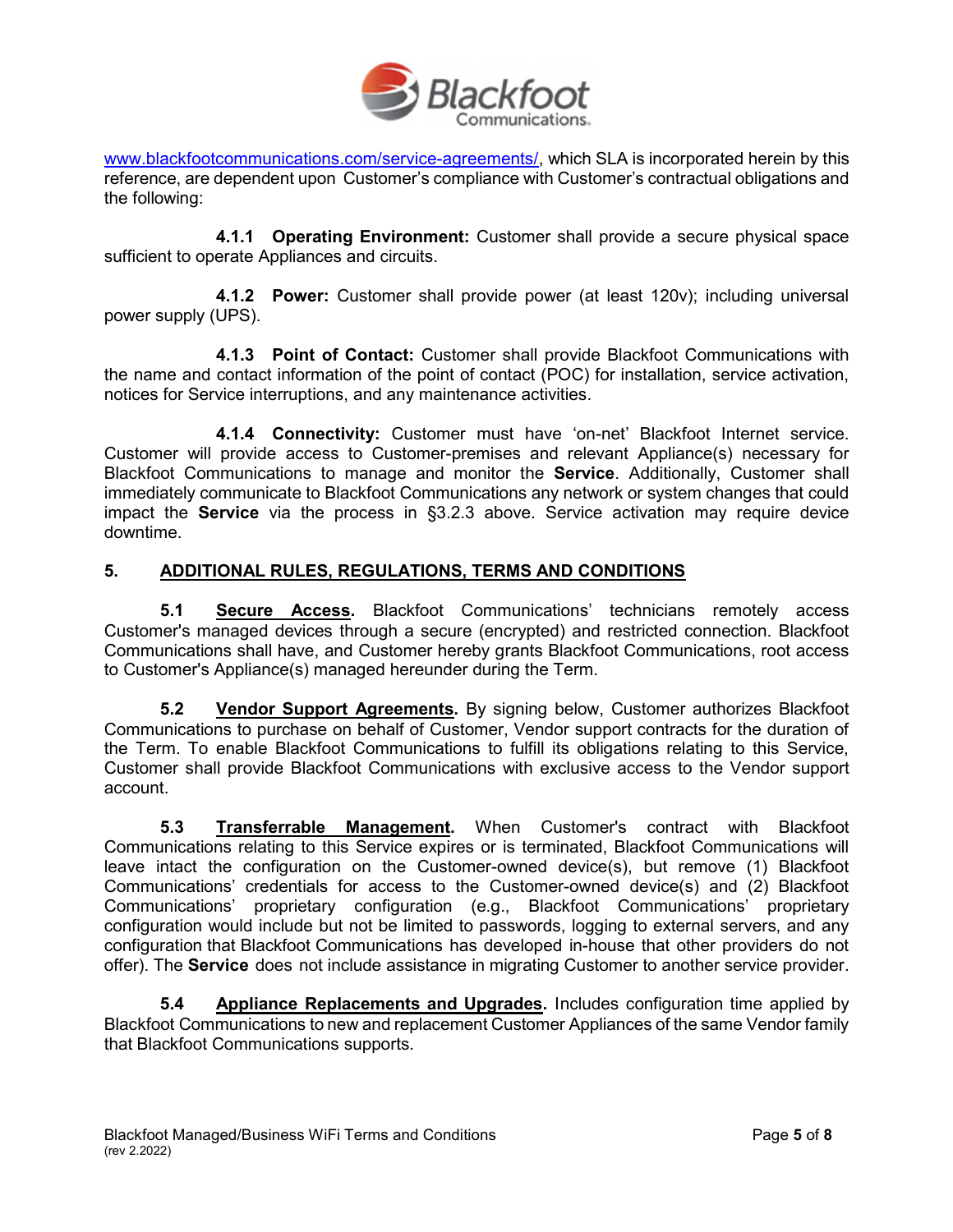

5.5 Support for most server and network device protocols. Includes and is limited to PING, HTTP, HTTPS, DNS, FTP, POP3, SMTP, IMAP, SSH, Telnet, My SQL, MS SQL, and Custom server and device protocols.

**5.6 Project work.** Changes constituting a Customer-initiated redesign are subject to Blackfoot Communications' current hourly rates. Customer-initiated redesign work includes but is not limited to significant updates (e . g . changes by Customer's compliance requirements, such as PCI, SOX, etc.) and/or other Customer-initiated audits or network changes.

5.7 Breach. Customer acknowledges and agrees Customer is solely responsible for all matters relating to Customer's network security including but not limited to developing defining, and carrying out policies, plans, and procedures relating to Customer's network security, cyber security, incident and breach response. Blackfoot Communications and Customer each agree to reasonably cooperate with each other to investigate the facts and circumstances involved in a breach. To the extent Blackfoot Communications' cooperation requires time and resources above and beyond those extended by Blackfoot Communications in conjunction with a typical breach investigation as determined by Blackfoot Communications, or should Blackfoot Communications be asked to cooperate with a governmental investigation, Customer will be billed at Blackfoot Communications' standard labor rates.

5.8 NO GUARANTEE. NOTWITHSTANDING ANYTHING HEREIN TO THE CONTRARY, THE SERVICE DOES NOT ACHIEVE THE IMPOSSIBLE GOAL OF RISK ELIMINATION, AND THEREFORE BLACKFOOT COMMUNICATIONS DOES NOT GUARANTEE THAT INTRUSIONS, COMPROMISES, OR OTHER UNAUTHORIZED ACTIVITY WILL NOT OCCUR ON CUSTOMER'S NETWORK.

5.9 Scheduled Maintenance Outages. Scheduled maintenance occurs between 11PM and 5AM seven days per week. During this period various maintenance functions and network reconfigurations or upgrades may occur. Normally these activities do not impact the Service. If an activity is likely or known to impact customers operating within this window, notice of the activity will be given 48 hours in advance. Blackfoot Communications reserves the right to change the maintenance schedule if the need arises.

**5.10 Reservation of Rights.** Blackfoot Communications reserves the right to modify these Terms, including the SLA, without Customer's prior approval, in which case Blackfoot Communications will post the updated version of the Terms to Blackfoot Communications' website at http://www.blackfootcommunications.com/service-agreements/.

5.11 Order of Priority. To the extent the terms and/or conditions of Customer's Service Order or the documents/agreements referenced therein conflict with these Terms, the order of priority to determine which terms control shall be as follows: the Additional Terms and Conditions box on the Service Order, then these Terms, then the Master Service Agreement.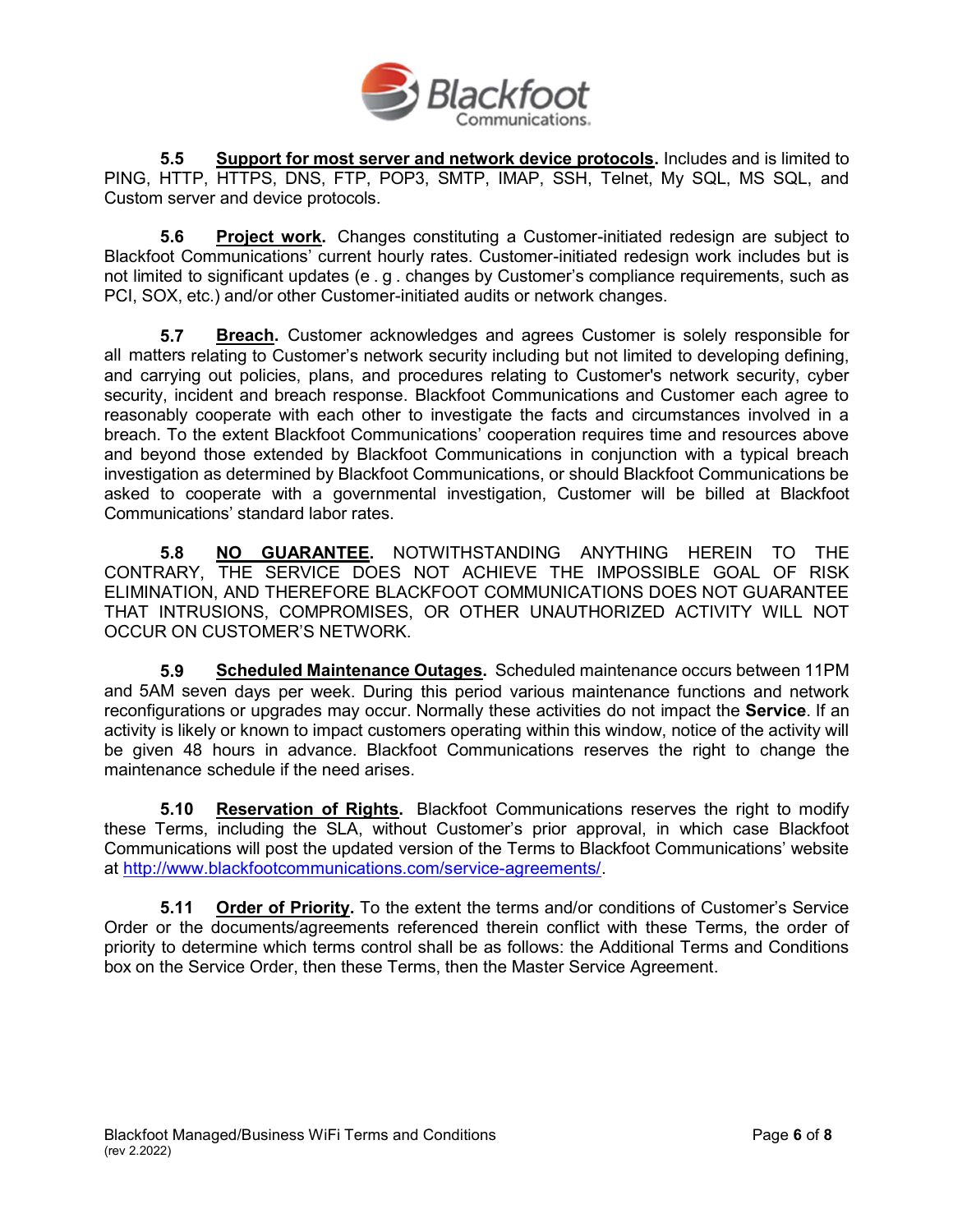

In relation to **BUSINESS WIFI**, the Parties agree:

## 1. OVERVIEW

1.1 The **Service** may be used by Provider's or business customers who subscribe to Internet service from Provider. Unless otherwise stated on Customer's Service Order, the Service is provided on a month-to-month basis; however, to terminate the **Service**, Customer must provide Provider at least sixty (60) days advance written notice of Customer's intent to terminate the Service. As part of the Service, and unless the Parties agree in a separate writing signed by them that the following equipment (the "Equipment") is being purchased by Customer from Provider, Provider leases the Equipment to Customer (i.e., Provider maintains ownership of the Equipment):

- 1.1.1 Calix GigaSpire or Provider's then-current consumer grade gateway;
- 1.1.2 A bridge modem (DSL only);
- **1.1.3** A surge protector to protect the Equipment from electric voltage spikes;
- 1.1.4 One or more DSL line filters for phone jacks or replacement filters (DSL only).

#### 2. CUSTOMER REQUIREMENTS

2.1 Customer agrees to perform the following obligations and acknowledges and agrees Provider's ability to perform its obligations under the Contract, and Provider's liability under the Contract, is contingent upon Customer's strict compliance with each of the following obligations:

2.1.1 Equipment Return: No later than 30 calendar days after termination of the Services (the "Return Deadline") Customer shall return, at Customer's expense, the Equipment to Provider at 1221 North Russell Street, Missoula, MT 59808. Immediately upon termination of the Services Provider shall charge Customer a \$150 unreturned Equipment fee. If Provider receives all the Equipment in good working order by the Return Deadline. Provider shall credit Customer the \$150.

2.1.2 Installation: Customer shall install the Equipment according to the instructions provided by Provider. Customer shall at all times have the Equipment connected to power through the Provider-provided electrical surge protector.

2.1.3 Payment: Each month Customer shall pay Provider the monthly fee established by Provider for the Service.

### 3. SERVICE DESCRIPTION